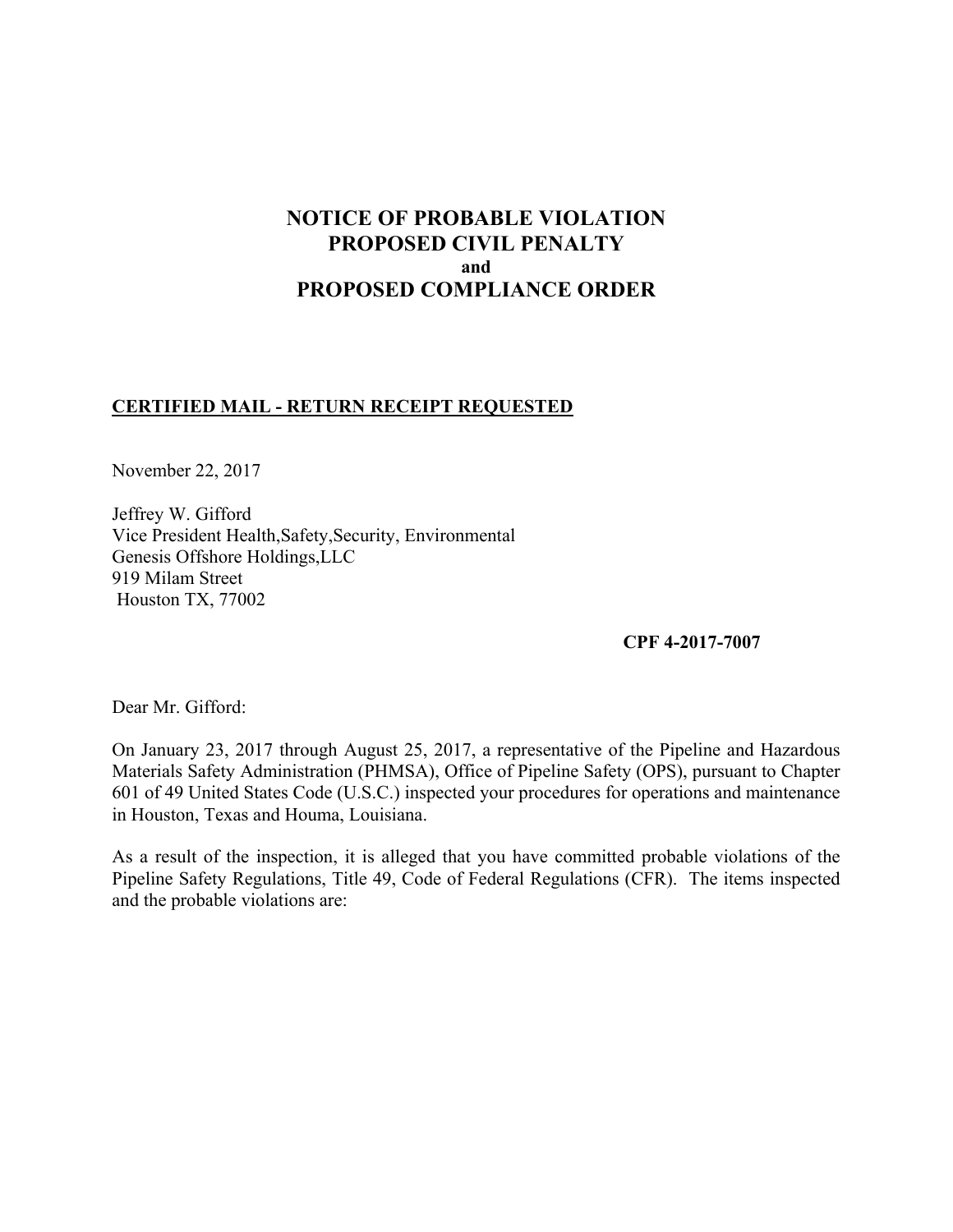#### **195.402– Procedural Manual for operations, maintenance, and emergencies**

**(a) General. Each operator shall prepare and follow for each pipeline system a manual of written procedures for conducting normal operations and maintenance activities and handling abnormal operations and emergencies. This manual shall be reviewed at intervals not exceeding 15 months, but at least once each calendar year, and appropriate changes made as necessary to insure that the manual is effective. This manual shall be prepared before initial operations of a pipeline system commence, and appropriate parts shall be kept at locations where operations and maintenance activities are conducted.** 

 CP 09) which requires in section 2.5 that identified deficiencies be corrected prior to the Genesis Offshore Holdings, LLC (Genesis) failed to follow its written Procedures on corrosion prevention titled 'Deficiency reporting and remedial action development" (GEN next required inspection cycle, as specified by the applicable regulatory guidance.

 Genesis's atmospheric corrosion inspection procedure (GEN CP 39) in section 4 requires inspection cycles on the Poseidon system. that surface rust graded between 6-G and 3-S on the legend be repaired. However, the atmospheric inspection records show that no remediation was carried out between

Asset ID 11968 at milepost 40.1402 that was graded a 4G in 2015 and 4S in 2016. Remediation was not completed until June 4, 2017 as indicated on the remedial action form provided for this asset.

Asset ID 10597 at milepost 71.3701 was graded a 5S in 2015 and 5S in 2016, Asset ID12508 at milepost 0.0000 was graded a 5S in 2015 and 5S in 2016. Also, for CHOPS Asset ID 14077 at mileposts 113.3000 and 113.4000 that were graded 5S in both 2015 and 2016.

 For 5 locations identified here from the atmospheric corrosion inspection records provided during the inspection, they all exceeded the inspection cycles without being remediated.

## **2. 195.452(b) – What program and practices must operators use to manage pipeline integrity?**

# **(1) Develop a written integrity management program that addresses the risks on each segment of pipeline in the first column of the following table not later than the date in the second column:**

### **(5) Implement and follow the program**

 procedure requires that the information analysis be completed within 3 years of the Genesis Offshore Holdings, LLC (Genesis) failed to complete the information analysis and periodic evaluation for the poseidon pipeline integrity required under 195.452(g) of CFR title 49 and section  $1.1.2 - 1.2.2$  of its Integrity management procedure 601L. The completion of a segment's integrity assessment. Records show that the Information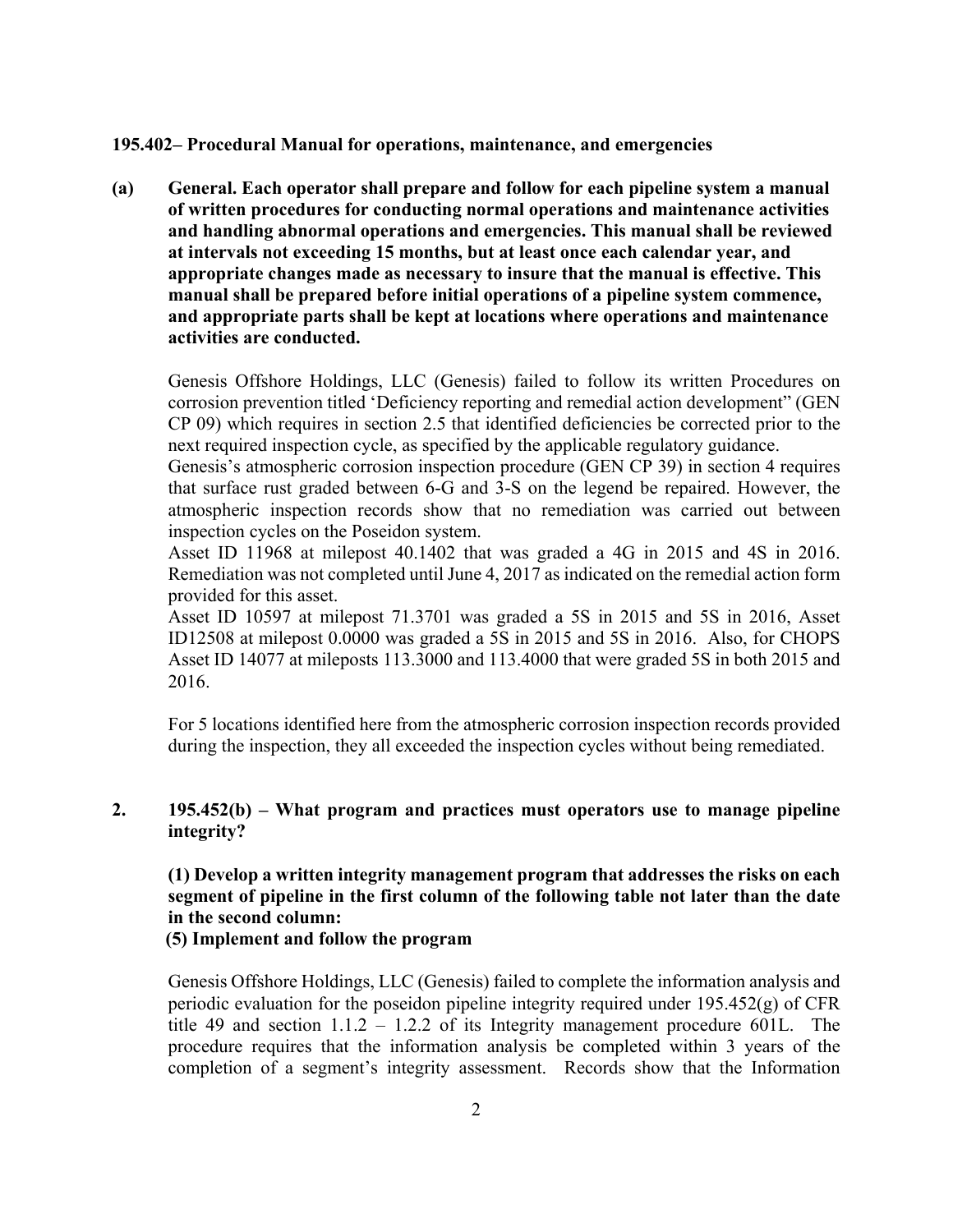Analysis for the Poseidon line is yet to be completed even when the last assessment date for the line was in August 2014. This has also led to the non-completion of the required periodic evaluation of the lines integrity 3 years after the last assessment.

Genesis Offshore Holding's representative stated that the periodic evaluation had not been conducted as it is dependent on the data from the information analysis which was still pending at the time of this inspection. The information analysis form submitted for review on 09/27/2017 was not complete. Also, the record submitted to PHMSA on 09/27/2017 shows the periodic evaluation to be pending the information analysis.

# **3. 195.452(b) – What program and practices must operators use to manage pipeline integrity?**

**(1) Develop a written integrity management program that addresses the risks on each segment of pipeline in the first column of the following table not later than the date in the second column:** 

## **(5) Implement and follow the program**

# **(i) what preventive and mitigative measures must an operator take to protect the high consequence area?**

 biocides are being injected into the lines. Both activities are being carried out as preventive Genesis Offshore Holdings, LLC (Genesis) failed to follow it's written procedure with regards to the IMP process 600 which is titled "determining preventive and mitigative measures process". The procedure requires both in the introduction and section 6.1.1 that the information analysis processes would be utilized in identifying what preventive and mitigative measures and also when such measures may be appropriate. However, cleaning pigs are being run on these pipelines monthly as a measure to remove water and also and mitigative measures even when there's been no informational analysis carried out that would form the basis for the measures.

The record of Information analysis submitted to PHMSA on September 27, 2017 is incomplete and cannot be utilized to substantiate the preventive measures in place.

### **4. 195.561– When must I inspect pipe coating used for external corrosion control?**

## **(a) You must inspect all external pipe coating required by 195.557 just prior to lowering the pipe into the ditch or submerging the pipe. (b) You must repair any coating damage discovered**

Genesis Offshore Holdings, LLC (Genesis) failed to properly repair coating damage discovered on the pipeline after it had been exposed to allow a hot tap to the line. A review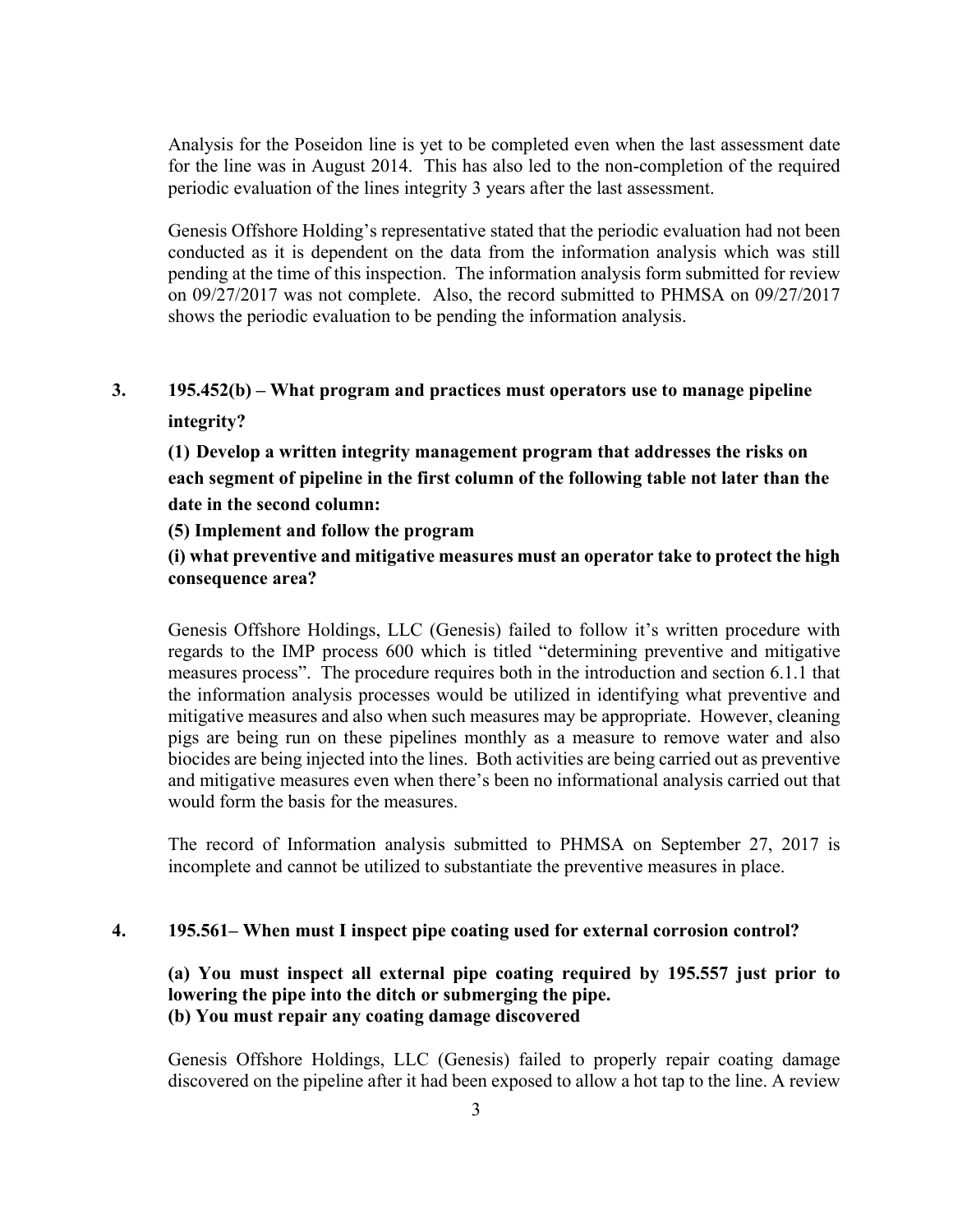of the Maintenance reports from September 27, 2016 and October 10, 2016 both concur with the picture of the line from a post coating repair carried out showing visible holidays on the line. No other records showing the complete repair of the holidays after the October 10, 2016 date were presented during the inspection.

 no record presented to substantiate the statement. Genesis failed to repair the visible Form 140 maintenance report used to document all maintenance activities and repairs on the pipeline from September 29, 2016 and October 10, 2016 both indicate that the coating was "fully bonded to the pipe but had visible holidays". These reports concur with the picture from September 12, 2016 showing the "Post coating" on the Poseidon line. All three records show that a post coating repair was carried out on the pipeline but still had visible holidays. While Genesis personnel stated the coatings were repaired there's been holidays on the pipeline coating.

## **5. 195.452(b) – What program and practices must operators use to manage pipeline integrity?**

## **(1) Develop a written integrity management program that addresses the risks on each segment of pipeline in the first column of the following table not later than the date in the second column:**

#### **(5) Implement and follow the program**

 procedure requires that the information analysis be completed within 3 years of the Genesis Offshore Holdings, LLC (Genesis) is yet to complete an Information analysis required in section 1.1.2 and 1.1.3 of its Integrity management procedure 601L. The completion of a segment's integrity assessment. Records show that the CHOPS 24" line with ID 13972 was assessed in June, August, and October 2014 while the segment with line ID 13987 was assessed between July and November 2014. The operator's representative stated that the informational analysis had not been completed. Also an incomplete form for the information analysis was provided on September 27, 2017.

 While some segments of this line have met the 3 years' deadline some are yet to meet the Results of the in-line inspection carried out on the CHOPS 24" line with ID 13972 show the assessment was conducted in June, August, and October of 2014 while the assessment for the line segment with ID 13987 was completed between July and November 2014. deadline in a matter of weeks. However, no record of any Information analysis was presented during the inspection as the operator's representative stated that it had not been completed. Also an incomplete form for the information analysis was provided on September 27, 2017.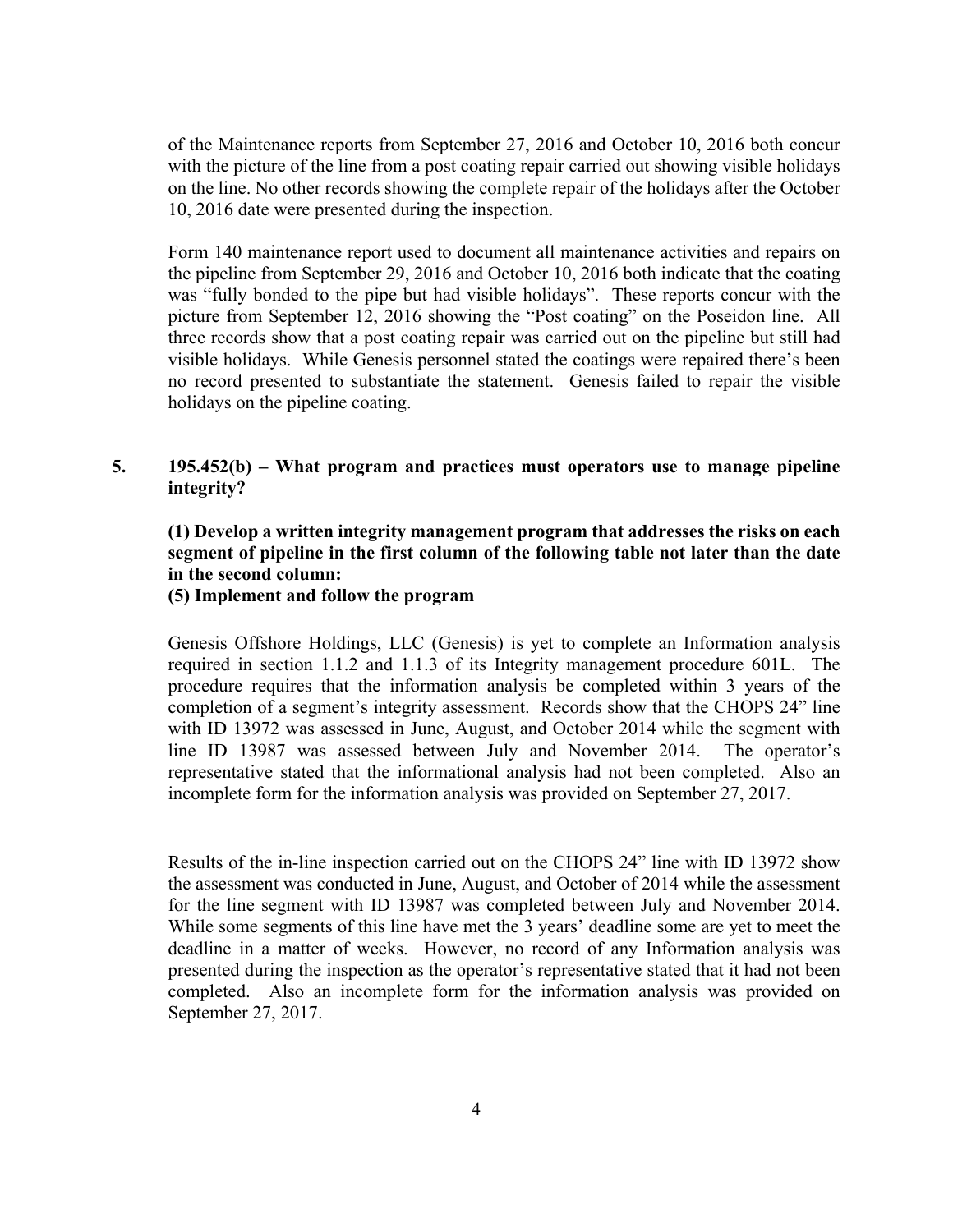**6. 195.452(j) – What is a continual process of evaluation and assessment to maintain a pipeline's integrity?**

 **on risk factors specific to its pipeline, including the factors specified in paragraph (e) (2) Evaluation: An operator must conduct a periodic evaluation as frequently as needed to assure pipeline integrity. An operator must base the frequency of evaluation of this section. The evaluation must consider the results of the baseline and periodic integrity assessments, information analysis (paragraph (g) of this section), and decisions about remediation and preventive and mitigative actions (paragraphs (h) and (i) of this section).** 

 Genesis Offshore Holdings, LLC (Genesis) is yet to complete the evaluation of the pipeline results from the information analysis. At the time of this inspection no records were representative stated that it had not been completed. A response from the operator on integrity for its pipelines as required under 195.452(j) and section 1.2.2 of Genesis Integrity management procedure (IMP) 601L due to the non-completion of the information analysis. The evaluation required in section 1.2.2 of the IMP procedure 601L is dependent on the presented showing any completed periodic evaluation for the pipelines as the operator's September 27, 2017 to the post inspection verbal briefing confirmed that the evaluation was still pending.

Operator's representative stated that the periodic evaluation had not been conducted as it is dependent on the data from the information analysis which was still pending at the time of this inspection.

### **7. 195.452(k) – What methods to measure program effectiveness must be used?**

 **effective in assessing and evaluating the integrity of each pipeline segment and in An operator's program must include methods to measure whether the program is protecting the high consequence areas.** 

 A review of the IMP performance measures forms completed and dated January 30, 2017 which it is intended to measure. Omitted from the forms are 7 corrosion selected activity for 2016 does not provide any information concerning the effectiveness of the program for measures as required in section 1.2.1 of Genesis IM Procedure 701L. The review also does not include any data or reports for the ongoing preventive and mitigative measures as required in section 1.2.2.12.1 of the same procedure nor is the safety performance goal identified or stated in the report.

 some time as the lines were recently acquired in 2015 consideration needs to be made to Since most of the data required on this form is unavailable at this time and may not be for temporarily change the evaluation from just a system level to a program level that would incorporate all the systems within the Genesis Energy group program and provide a more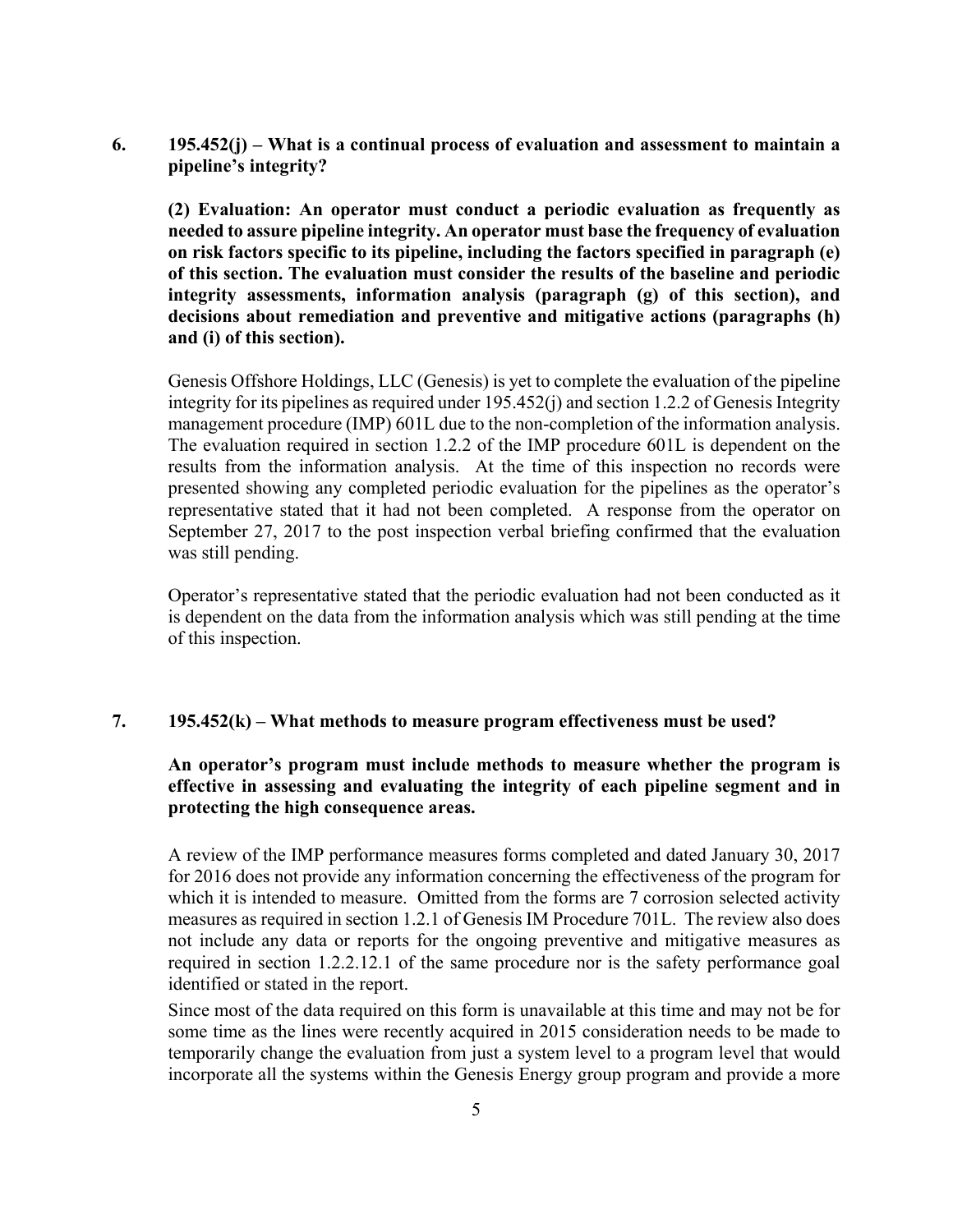meaningful result.

 and also the results from the last ILI results. Every other data required to be included such as the selected activity measures and failure measures all had a zero-value inputted. Some mitigative measures were not included in the report. The report does not convey any The IMP performance measures forms presented shows the pipeline and HCA mileages required corrosion activity data within the selected activity measures as required in the "IM Procedure 701L – measure IMP effectiveness procedure" and evaluation of preventive and information on the effectiveness of the integrity program.

#### Proposed Civil Penalty

Under 49 U.S.C. § 60122 and 49 CFR § 190.223, you are subject to a civil penalty not to exceed \$209,002 per violation per day the violation persists up to a maximum of \$2,090,022 for a related series of violations. The Compliance Officer has reviewed the circumstances and supporting documentation involved in the above probable violations and has recommended that you be preliminarily assessed a civil penalty of **\$39,300** as follows:

| Item number | <b>PENALTY</b> |
|-------------|----------------|
|             | \$20,300       |
|             | \$19,000       |

#### Warning Items

With respect to items 4,5,6 and 7 we have reviewed the circumstances and supporting documents involved in this case and have decided not to conduct additional enforcement action or penalty assessment proceedings at this time. We advise you to promptly correct these items. Failure to do so may result in additional enforcement action.

#### Proposed Compliance Order

With respect to Item 3, pursuant to 49 United States Code § 60118, the Pipeline and Hazardous Materials Safety Administration proposes to issue a Compliance Order to Genesis Offshore Holdings,LLC. Please refer to the *Proposed Compliance Order*, which is enclosed and made a part of this Notice.

#### Response to this Notice

 *Compliance Proceedings*. Please refer to this document and note the response options. All Enclosed as part of this Notice is a document entitled *Response Options for Pipeline Operators in*  material you submit in response to this enforcement action may be made publicly available. If you believe that any portion of your responsive material qualifies for confidential treatment under 5 U.S.C. 552(b), along with the complete original document you must provide a second copy of the document with the portions you believe qualify for confidential treatment redacted and an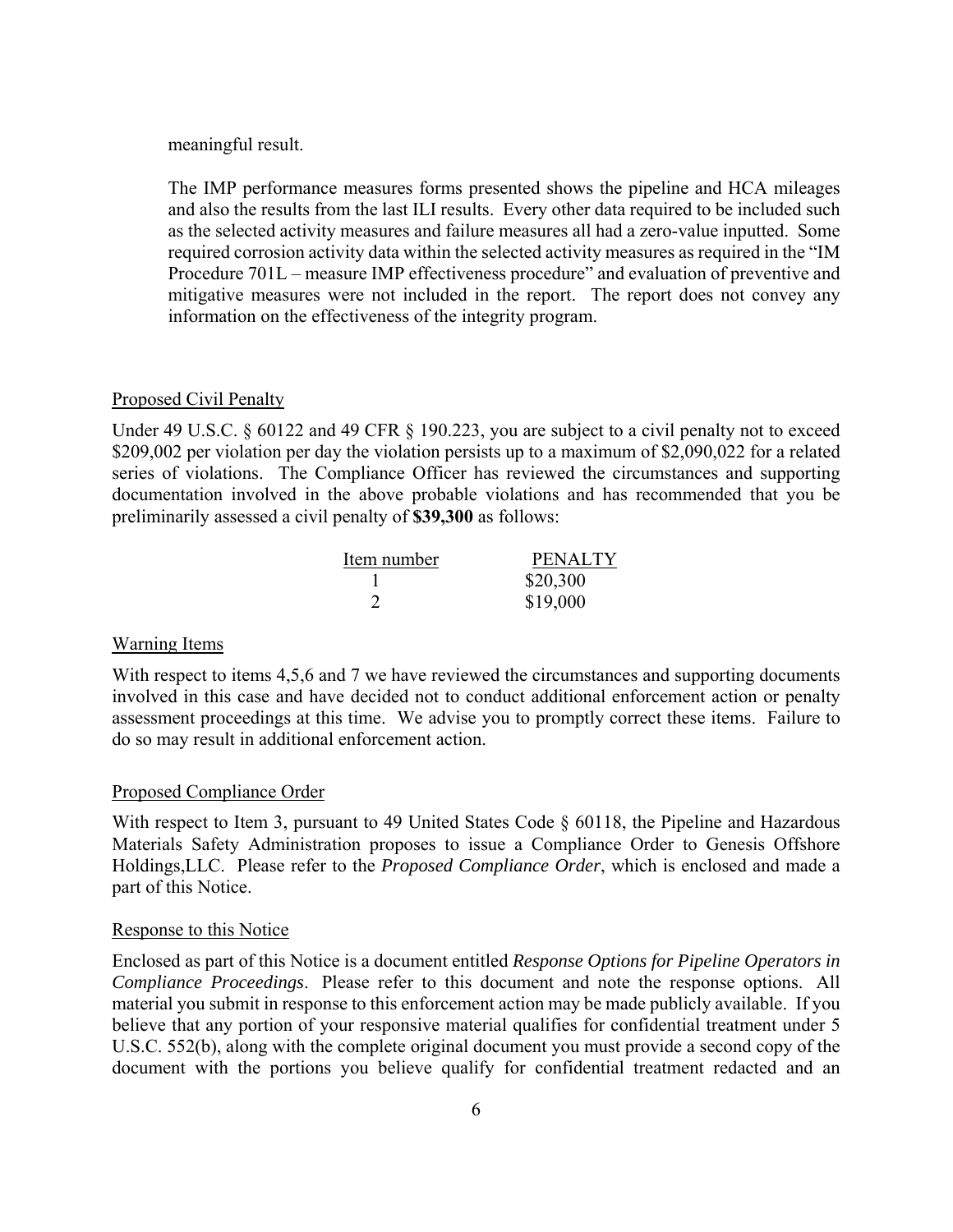explanation of why you believe the redacted information qualifies for confidential treatment under 5 U.S.C. 552(b).

 submit your correspondence to my office within 30 days from receipt of this Notice. This period Following the receipt of this Notice, you have 30 days to submit written comments, or request a hearing under 49 CFR § 190.211. If you do not respond within 30 days of receipt of this Notice, this constitutes a waiver of your right to contest the allegations in this Notice and authorizes the Associate Administrator for Pipeline Safety to find facts as alleged in this Notice without further notice to you and to issue a Final Order. If you are responding to this Notice, we propose that you may be extended by written request for good cause.

In your correspondence on this matter, please refer to **CPF 4-2017-7007** and, for each document you submit, please provide a copy in electronic format whenever possible.

Sincerely,

Frank Causey Acting Director, Southwest Region Pipeline and Hazardous Materials Safety Administration

Enclosures: *Response Options for Pipeline Operators in Compliance Proceedings*